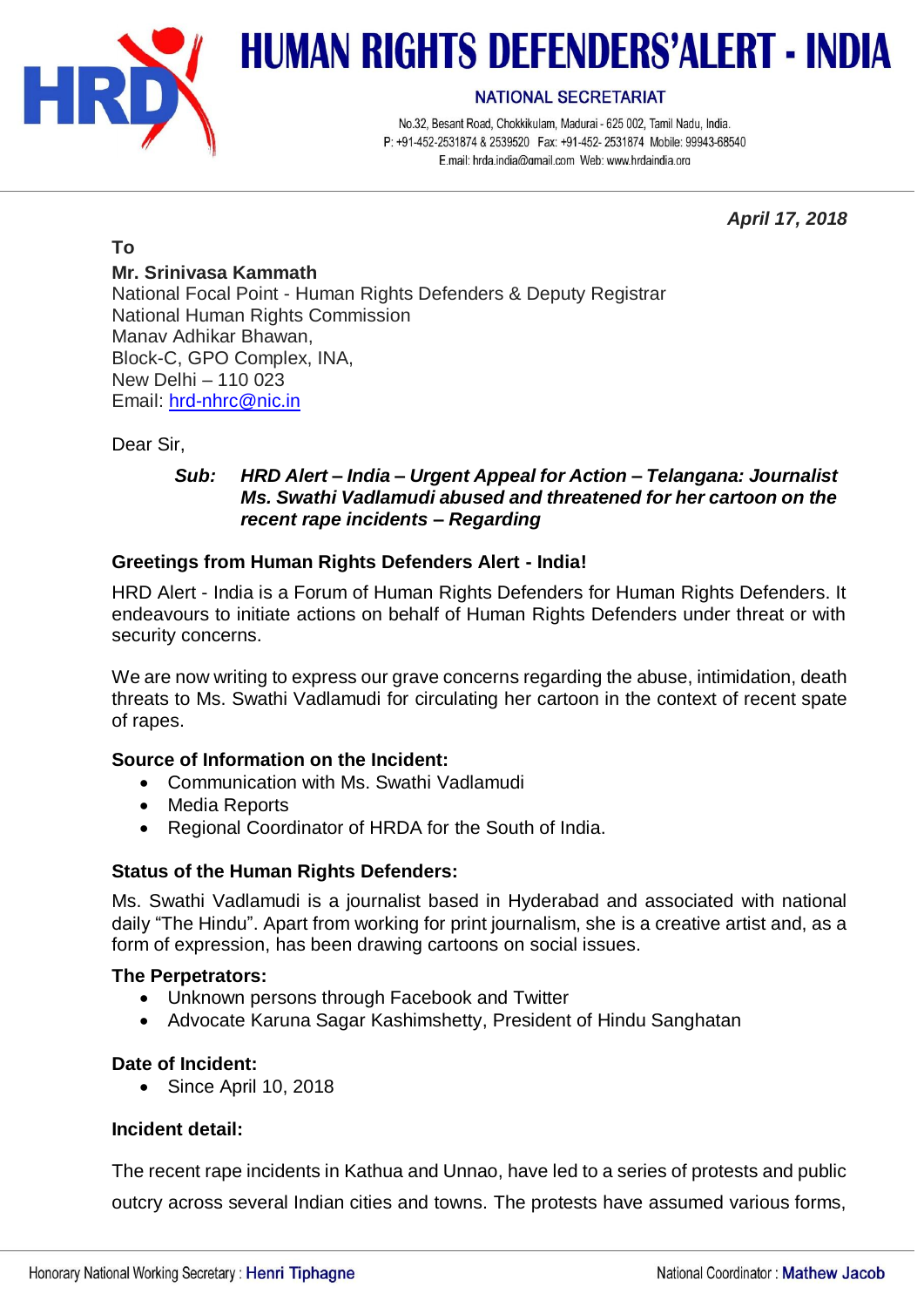formats and shapes, a prominent one being a variety of artistic expressions including drawing and publishing of caricatures and cartoons.

On April 10, 2018, Ms. Swathi Vadlamudi published a cartoon on her social media pages, i.e. Twitter and Facebook. The cartoon made a reference to the mythical Hindu Gods, Ram and Sita, in the context of current spate of abduction and rape against women and widespread protests in India. In her cartoon, Ms. Swati Vadlamudi has shown Sita, upon learning about the sexual crimes, telling her husband (Ram), *"I was so glad I was kidnapped by Ravan and not your bhakts!".* This depiction, having no intention to hurt religious sentiments of any community, was a subtle attempt to contribute in a democratic manner to the debate about the criticism of those trying to shield rape accused, particularly in reference to the protests held by Hindu Ekta Manch, a right-wing outfit that was demanding the release of Deepak Khajuria, one of the prime accused in the Kathua rape case.

After sharing this cartoon on her social media pages, Ms. Swathi Vadlamudi has been at the receiving numerous online abuses, including on WhatsApp. Most of the abuses are extremely intimidating, including threats to kill her. One of the abusers commented that she would meet the same fate as journalist Gauri Lankesh, who was shot dead outside her residence in Bengaluru in September, 2017. Another one threatened her with a Charlie Hebdo style attack of January 2015. In a series of abuses, she is linked with terrorist outfits alleging that she has been paid for this 'anti-Hindu' post.

Ms. Swathi Vadlamudi has been drawing cartoons for a long time now, including some on some of the sensitive issues, but never witnessed this kind of backlash. She admits that these abuses, the death threats especially, have indeed intimidated and frightened her.

On April 14, 2018, the Hindu Sanghatan, an off-shoot group of the Vishwa Hindu Parishad, through its President Advocate Karuna Sagar Kashimshetty, filed a police complaint against Ms. Swathi Vadlamudi at the Saidabad police station in Hyderabad under Section 295 (a) of the Indian Penal Code (deliberate and malicious acts, intended to outrage religious feelings of any class by insulting its religion or religious beliefs).

The Hindu Sanghatan has also filed a complaint against another journalist, Mr. Shabbir Ahmed, the Deputy Editor of the news channel "Times Now", who merely shared her cartoon on his Twitter profile.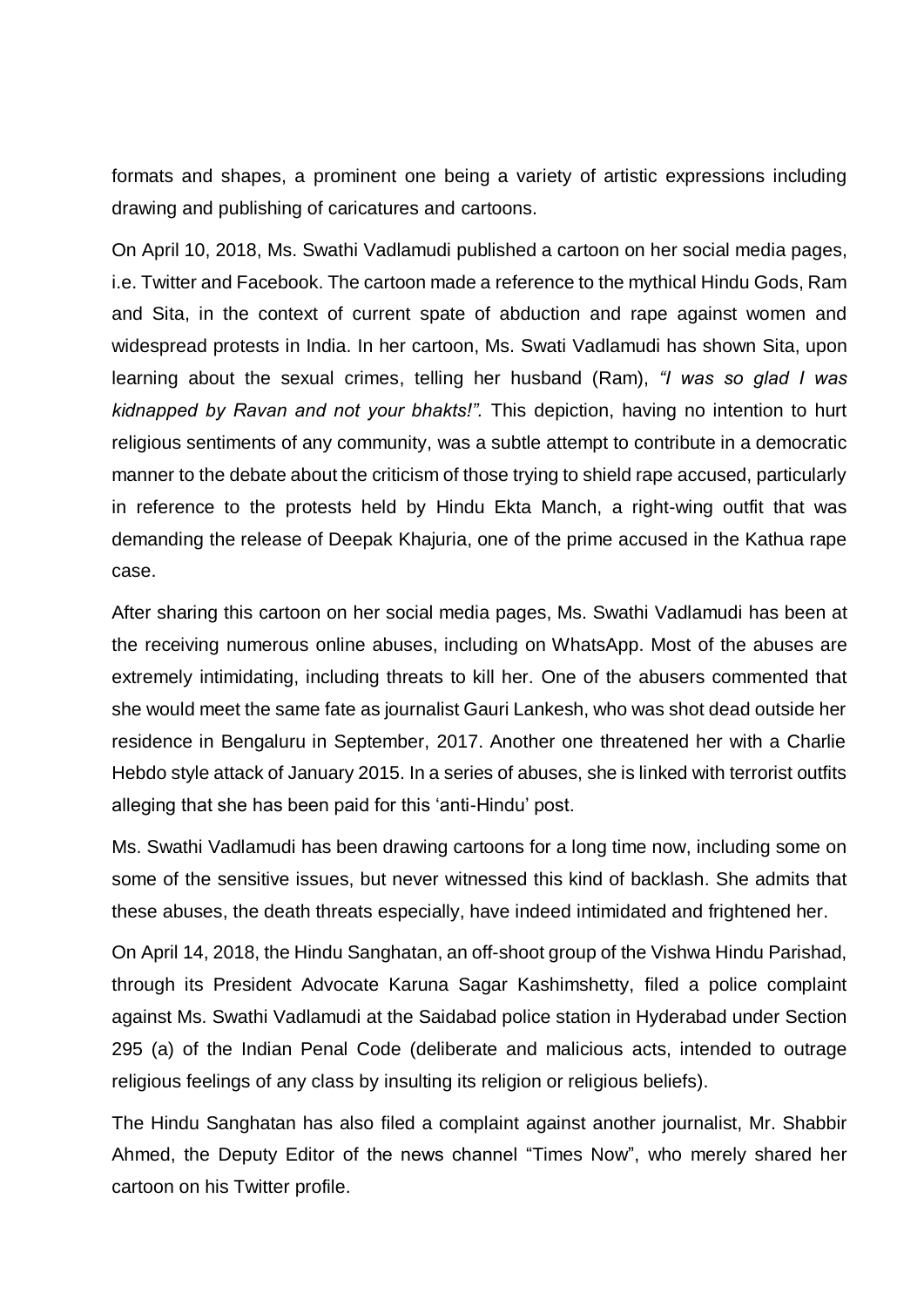# **Appeal:**

In the wake of these repeated incidents where human rights defenders, including journalists, are intimidated, threatened and harassed, curbing fundamental rights to freely express, we urge you to immediately -

- Order an immediate, independent, thorough, transparent, effective and impartial investigation into the above-mentioned incident of abuse and intimidation faced by journalist and human rights defender Ms. Swathi Vadlamudi;
- Take immediate legal action against the perpetrators and those abusing and threatening Ms. Swathi Vadlamudi and Mr. Shabbir Ahmed by identifying them through their Facebook and Twitter accounts;
- Order that the police immediately drop all charges against Ms. Swathi Vadlamudi, Mr. Shabbir Ahmed and anyone else against whom cases are filed in this context;
- Guarantee in all circumstances the physical and psychological integrity of Ms. Swathi Vadlamudi and her family members as they continue to be under risk of further attacks by the perpetrators and give this assurance to the NHRC in writing immediately and urgently. NHRC should also record Ms. Swathi Vadlamudi's statement and order for her security, and;
- Ensure provision of reparation, compensation, apology to Ms. Swathi Vadlamudi and her family for the psychological sufferings they are undergoing because of the constant threats.

HRDA appeals that this petition is not transferred to the Andhra Pradesh and Telengana State Human Rights Commission (SHRC). As available from NHRC's website, this SHRC has no chairperson and members and hence is not in a position to decide any case.

Looking forward to your immediate action in this regard, Yours sincerely,

S/d-

Henri Tiphagne National Working Secretary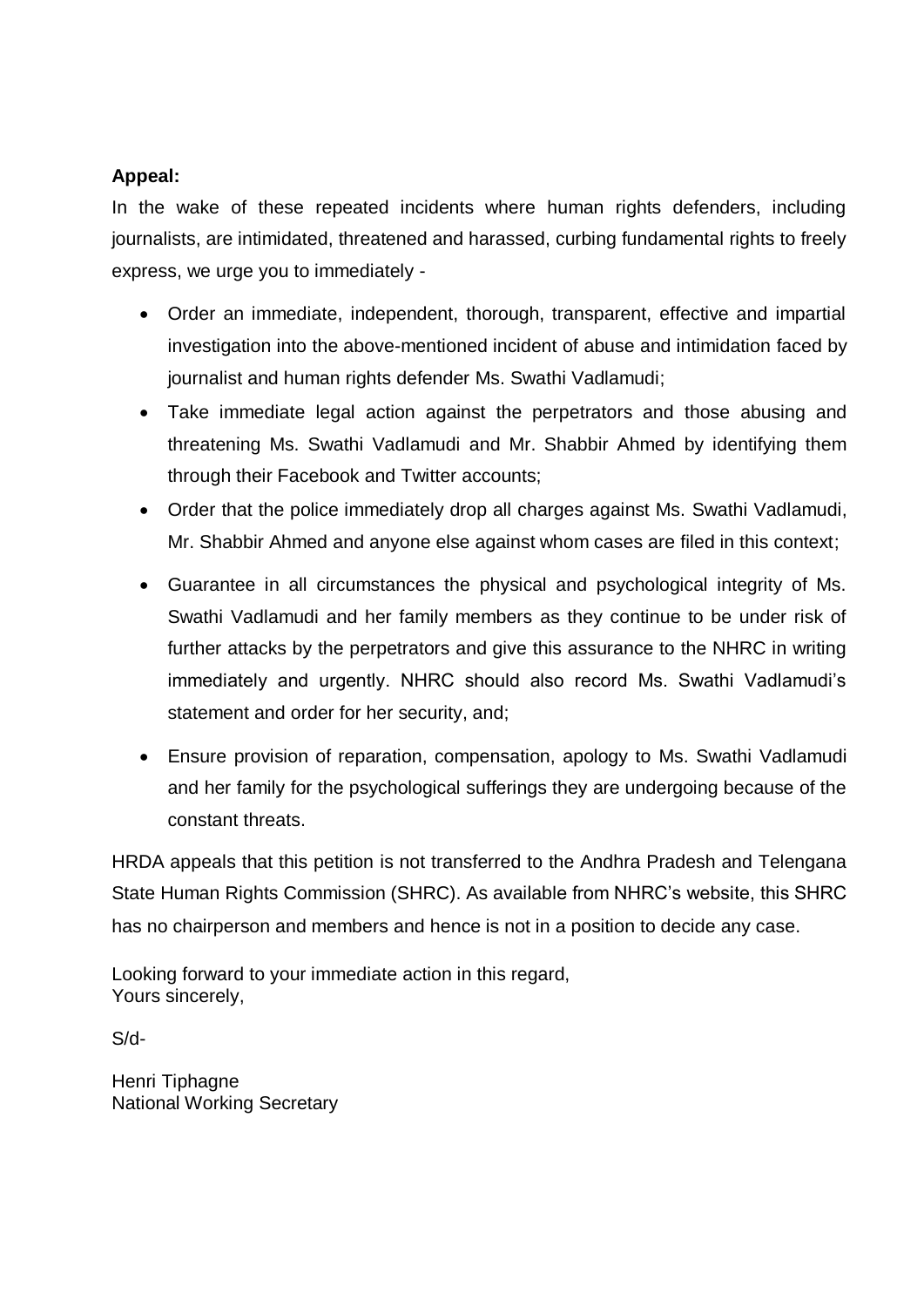#### *Copies to:*

### **Mr. K. Chandrashekar Rao,**

Hon'ble Chief Minister, Govt. of Telangana, Secretariat, Hyderabad, Telangana. E.mail: [cm@telangana.gov.in](mailto:cm@telangana.gov.in) 

#### **Dr. Rajiv Sharma, IAS**

Chief Secretary - Government of Telangana, Secretariat, Hyderabad, Telangana. E-mail id : [cs@telangana.gov.in](mailto:cs@telangana.gov.in)

#### **Mr. Michel Forst Special Rapporteur on the situation of human rights defenders,**

c/o Office of the High Commissioner for Human Rights – Palais Wilson United Nations Office at Geneva CH 1211 Geneva 10 **Switzerland** Email: [urgent-action@ohchr.org](mailto:urgent-action@ohchr.org) [defenders@ohchr.org](mailto:defenders@ohchr.org) [hrd-ra@ohchr.org](mailto:hrd-ra@ohchr.org)

#### **Ms. Christine Chung**

Human Rights Officer- Asia Pacific Section Field Operations and Technical Cooperation Division Office of the United Nations High Commissioner for Human Rights Email: [cchung@ohchr.org](mailto:cchung@ohchr.org)

## **Front Line - The International Foundation for the Protection of Human Rights Defenders**

Second Floor Grattan House Temple Road , Blackrock Co. Dublin Ireland Email : [info@frontlinedefenders.org](mailto:info@frontlinedefenders.org) [sayeed@frontlinedefenders.org](mailto:sayeed@frontlinedefenders.org) [asia@frontlinedefenders.org](mailto:asia@frontlinedefenders.org)

### **Observatory for the Protection of Human Rights Defenders**

World Organisation Against Torture (OMCT) 8 rue du Vieux Billard - 1211 Geneva 8 – Switzerland Email: [dr@omct.org](mailto:dr@omct.org)

#### **Asian Forum for Human Rights and Development (FORUM-ASIA)**

66/2, Pan Road, Silom Bang Rak, Bangkok, 10500 Thailand. Email: [hrd@forum-asia.org](mailto:Email%3Ahrd@forum-asia.org)